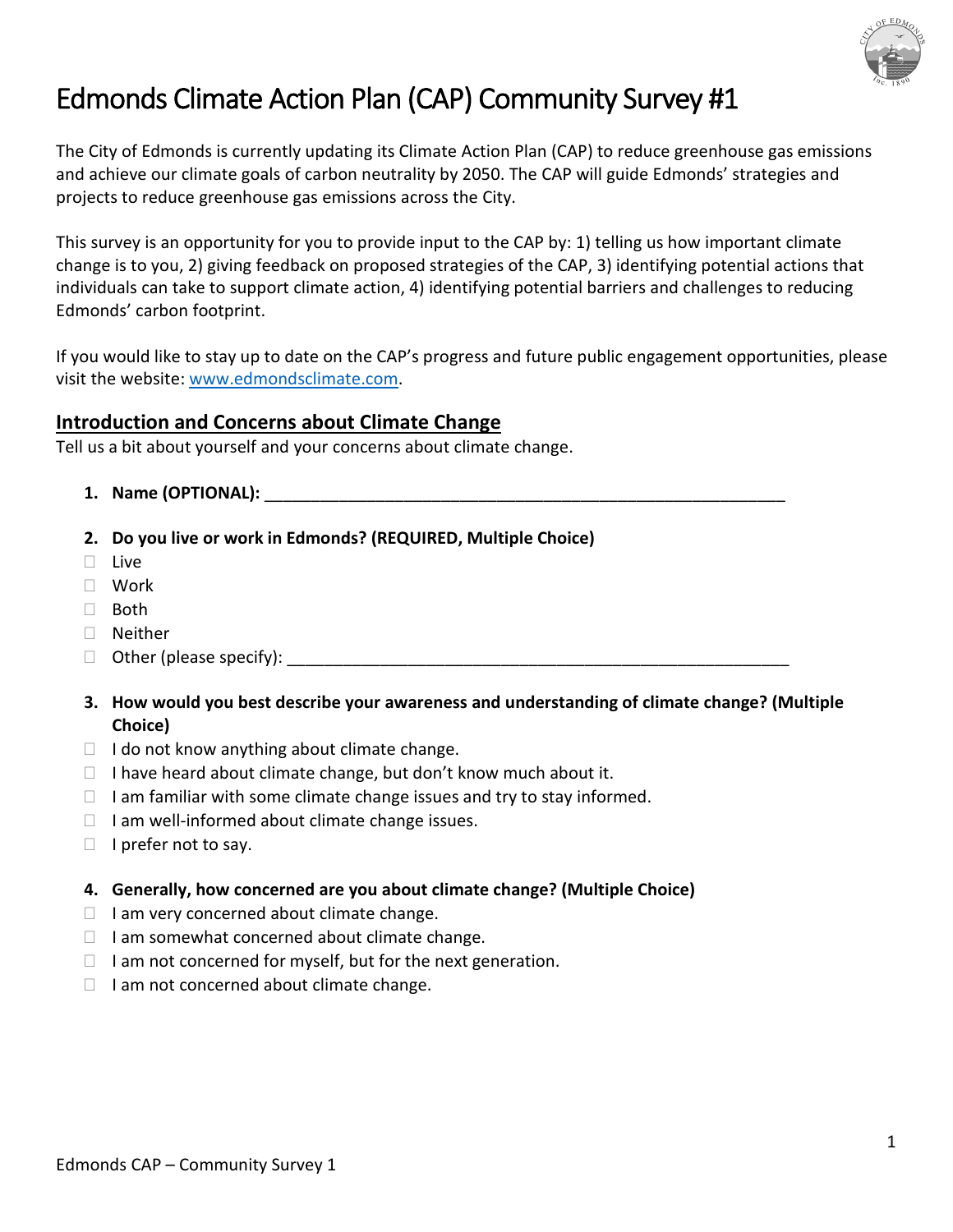

**5. How concerned are you with the following local and regional climate impacts? Please check one box per impact.**

|                              | <b>Extremely</b><br>concerned | Somewhat<br>concerned | <b>Neutral</b> | <b>Not</b><br>concerned |
|------------------------------|-------------------------------|-----------------------|----------------|-------------------------|
| Increased temperatures and   |                               |                       |                |                         |
| heat waves                   |                               |                       |                |                         |
| Increased wildfires          |                               |                       |                |                         |
| Flooding and mudslides       |                               |                       |                |                         |
| Drought/water security       |                               |                       |                |                         |
| Loss of habitat and species  |                               |                       |                |                         |
| Poor air quality             |                               |                       |                |                         |
| Increased insect pests that  |                               |                       |                |                         |
| threaten crops and trees     |                               |                       |                |                         |
| Loss of regional snowpack in |                               |                       |                |                         |
| winter                       |                               |                       |                |                         |
| Sea level rise and coastal   |                               |                       |                |                         |
| erosion                      |                               |                       |                |                         |

**6. How concerned are you about the impacts of climate change on the following? Please check one box per impact.**

|                             | <b>Extremely</b> | Somewhat  | <b>Neutral</b> | <b>Not</b> |
|-----------------------------|------------------|-----------|----------------|------------|
|                             | concerned        | concerned |                | concerned  |
| <b>Public Health</b>        |                  |           |                |            |
|                             |                  |           |                |            |
| Homes and property values   |                  |           |                |            |
|                             |                  |           |                |            |
| Well-being of future        |                  |           |                |            |
| generations                 |                  |           |                |            |
| Economic vitality of the    |                  |           |                |            |
| <b>Edmonds community</b>    |                  |           |                |            |
| Public infrastructure (e.g. |                  |           |                |            |
| roads, buildings)           |                  |           |                |            |
| Urban trees and maintained  |                  |           |                |            |
| landscapes                  |                  |           |                |            |
| Local, natural open space   |                  |           |                |            |
|                             |                  |           |                |            |
| Seniors and vulnerable      |                  |           |                |            |
| populations                 |                  |           |                |            |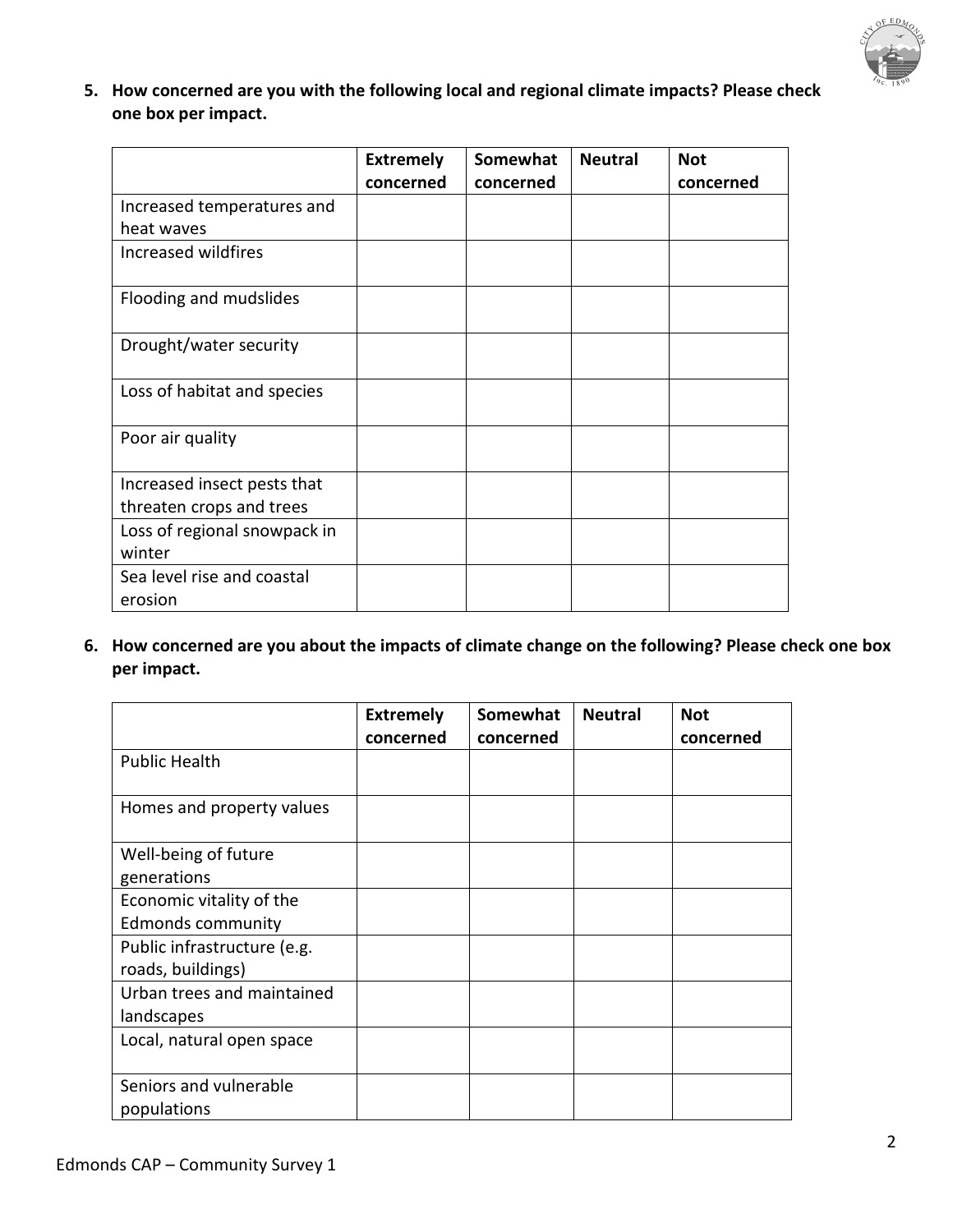

## **POTENTIAL STRATEGIES FOR THE EDMONDS CLIMATE ACTION PLAN**

In 2017, the City of Edmonds conducted a community greenhouse gas inventory (available on our website [www.edmondsclimate.com\)](http://www.edmondsclimate.com/) to better understand our local sources of greenhouse gas emissions. Three major sources of local emissions are: 1) energy use by residential and commercial buildings, 2) local transportation such as cars and freights, and 3) solid waste landfill disposal and wastewater treatment. This section asks you who has the responsibility to act on climate change and to indicate how important these topic areas are to you.

#### **7. Who has the responsibility to act on climate? (Check-all that apply)**

- $\Box$  Large businesses and companies
- $\Box$  Small businesses
- $\Box$  Individuals
- □ City Government
- □ State Government
- □ Federal Government
- $\Box$  Other (please specify):
- **8. Please rank your level of agreement with the following statements. For each statement, please select the option that best matches your view.**

|                                                                                      | I strongly<br>agree | I somewhat<br>agree | I neither<br>agree nor<br>disagree | somewhat<br>disagree | I strongly<br>disagree |
|--------------------------------------------------------------------------------------|---------------------|---------------------|------------------------------------|----------------------|------------------------|
| Climate action is good<br>for <b>businesses</b> in<br>Edmonds                        |                     |                     |                                    |                      |                        |
| Climate action can<br>help me save money<br>and resources                            |                     |                     |                                    |                      |                        |
| Climate action is good<br>for the <b>health</b> and<br>livability of my<br>community |                     |                     |                                    |                      |                        |

### **Transportation Sector Questions**

Transportation-related emissions account for about 40% of all greenhouse gas emissions in Edmonds. Proposed strategies include:

- **Reduce vehicle miles traveled (VMT) through more sustainable land use patterns (transit-oriented development, local efficiency).** This could include supporting mixed-use development in neighborhood commercial centers to encourage close-to-home local shopping and employment opportunities.
- **Reduce VMT by improving transit systems.** This could include partnering with Community Transit, Sound Transit, or WSDOT to increase transit service and access to encourage greater ridership.
- **Reduce VMT by promoting active transportation.** This could include increasing bicycle lanes, trails, and parking to connect commercial and mobility hubs.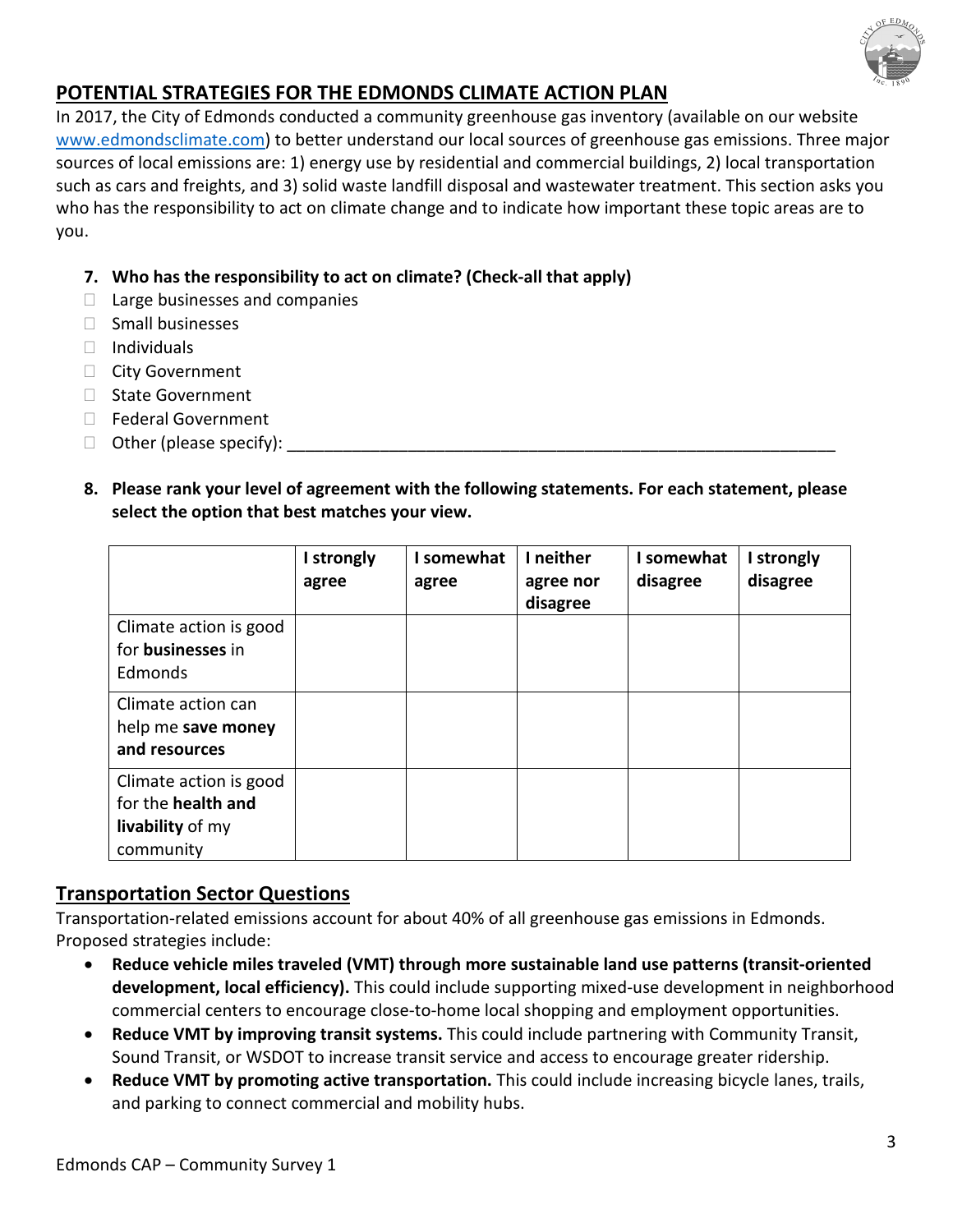

- **Promote carpooling and vehicle sharing.** This could include facilitating school carpooling or creating vehicle-on-demand parking spaces.
- **Promote electric vehicles and other low-carbon vehicles.** This could include working with local vehicle dealer to further promote hybrid or electric vehicles for Edmonds' residents.
- **9. How do you feel about these strategies? Please check one box per strategy.**

| <b>Transportation strategies</b>                                                                                 | <b>Strongly</b><br>support | Somewhat<br>support | <b>Neutral</b> | Somewhat<br>oppose | <b>Strongly</b><br>oppose |
|------------------------------------------------------------------------------------------------------------------|----------------------------|---------------------|----------------|--------------------|---------------------------|
| Reduce VMT through more<br>sustainable land use patterns<br>(transit-oriented development, local<br>efficiency). |                            |                     |                |                    |                           |
| Reduce VMT by improving transit<br>systems.                                                                      |                            |                     |                |                    |                           |
| Reduce VMT by promoting active<br>transportation.                                                                |                            |                     |                |                    |                           |
| Promote carpooling and vehicle<br>sharing.                                                                       |                            |                     |                |                    |                           |
| Promote electric vehicles and other<br>low-carbon vehicles.                                                      |                            |                     |                |                    |                           |

#### **10. What other strategies within this topic area are missing?**



### **Buildings & Energy Sector Questions**

Energy use by residential and commercial buildings are the largest source of greenhouse gas emissions, accounting for 52% of Edmonds' emissions. Proposed strategies include:

- **Replace fossil fuels with renewable energy resources for energy that is supplied to the community.**  This includes increasing the amount of electricity generation by solar power by adopting zoning allowances, encouraging state legislators to sponsor appropriate bills, and creating financial assistance programs.
- **Improve efficiency of existing buildings and infrastructure.** This includes reducing electricity consumption and energy intensity of existing buildings by creating financial assistance programs to overcome upfront costs, developing contractor certification programs, or updating permitting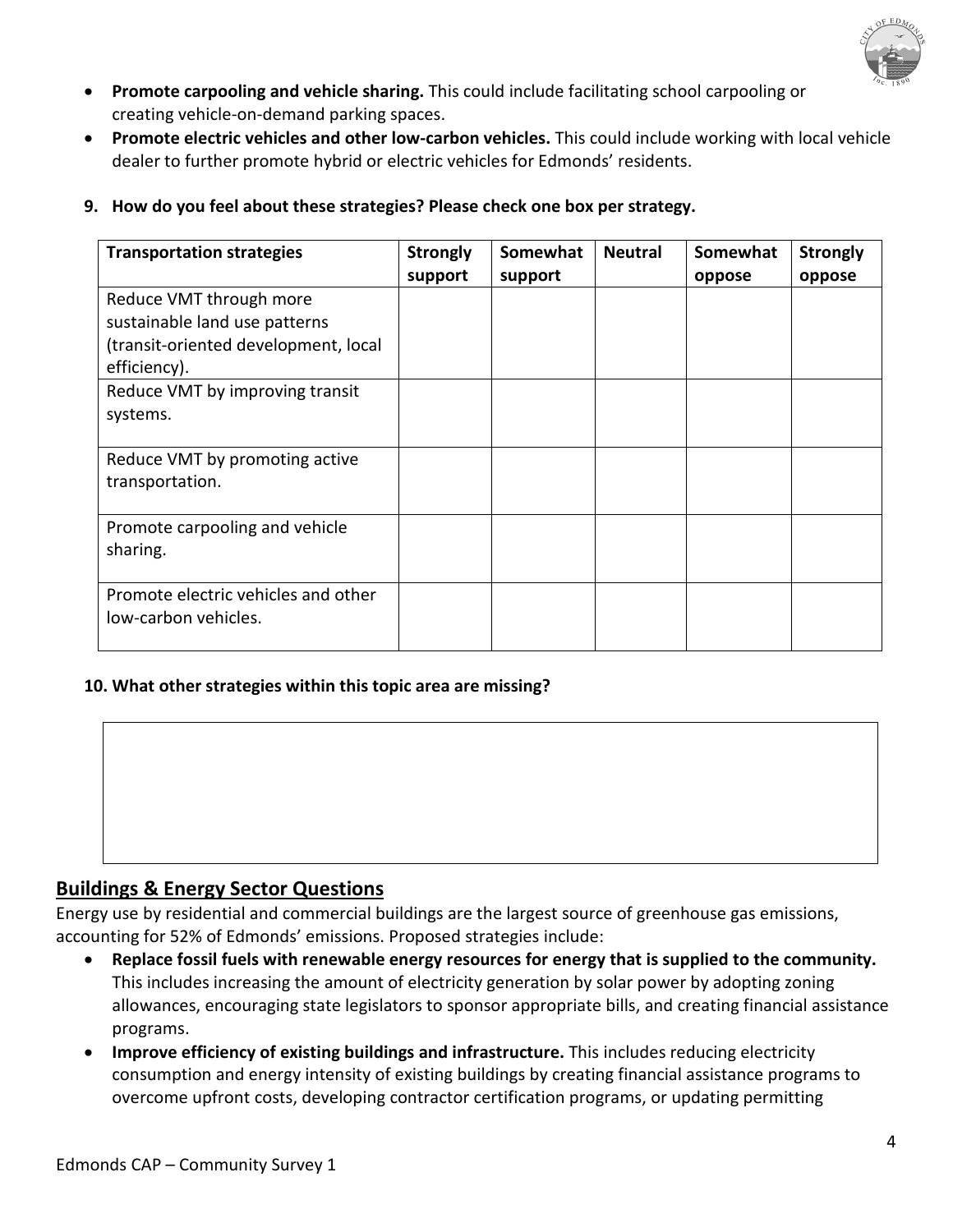

procedures and methodology to streamline processes. This could also include improving the efficiency of the wastewater treatment plant.

• **Improve efficiency of new buildings.** This includes encouraging new commercial or residential buildings to meet Silver-level LEED standards or equivalent.

| <b>Buildings &amp; Energy strategies</b> | <b>Strongly</b><br>support | Somewhat<br>support | <b>Neutral</b> | Somewhat<br>oppose | <b>Strongly</b><br>oppose |
|------------------------------------------|----------------------------|---------------------|----------------|--------------------|---------------------------|
| Replace fossil fuels with                |                            |                     |                |                    |                           |
| renewable energy resources               |                            |                     |                |                    |                           |
| for energy that is supplied to           |                            |                     |                |                    |                           |
| the community.                           |                            |                     |                |                    |                           |
| Improve efficiency of existing           |                            |                     |                |                    |                           |
| buildings and infrastructure.            |                            |                     |                |                    |                           |
| Improve efficiency of new                |                            |                     |                |                    |                           |
| buildings.                               |                            |                     |                |                    |                           |

#### **11. How do you feel about these strategies? Please check one box per strategy.**

#### **12. What other strategies within this topic area are missing? (Open-ended short answer)**

## **Waste & Natural Resources Sector Questions**

Waste-related emissions account for 2% of greenhouse gas emissions in Edmonds. While a small percentage, waste and natural resource solutions can lead to multiple climate and health co-benefits. Proposed strategies include:

- **Increase carbon sequestration.** This could include maintaining or expanding urban forests.
- **Reduce material consumption, waste generation, and resource depletion.** This could include researching and developing a zero waste strategy and goal for the City of Edmonds.

#### **13. How do you feel about these strategies? Please check one box per strategy.**

| <b>Waste &amp; Natural Resources</b> | <b>Strongly</b> | Somewhat | <b>Neutral</b> | Somewhat | <b>Strongly</b> |
|--------------------------------------|-----------------|----------|----------------|----------|-----------------|
| <b>Strategies</b>                    | support         | support  |                | oppose   | oppose          |
| Increase carbon                      |                 |          |                |          |                 |
| sequestration.                       |                 |          |                |          |                 |
| Reduce material                      |                 |          |                |          |                 |
| consumption, waste                   |                 |          |                |          |                 |
| generation, and resource             |                 |          |                |          |                 |
| depletion.                           |                 |          |                |          |                 |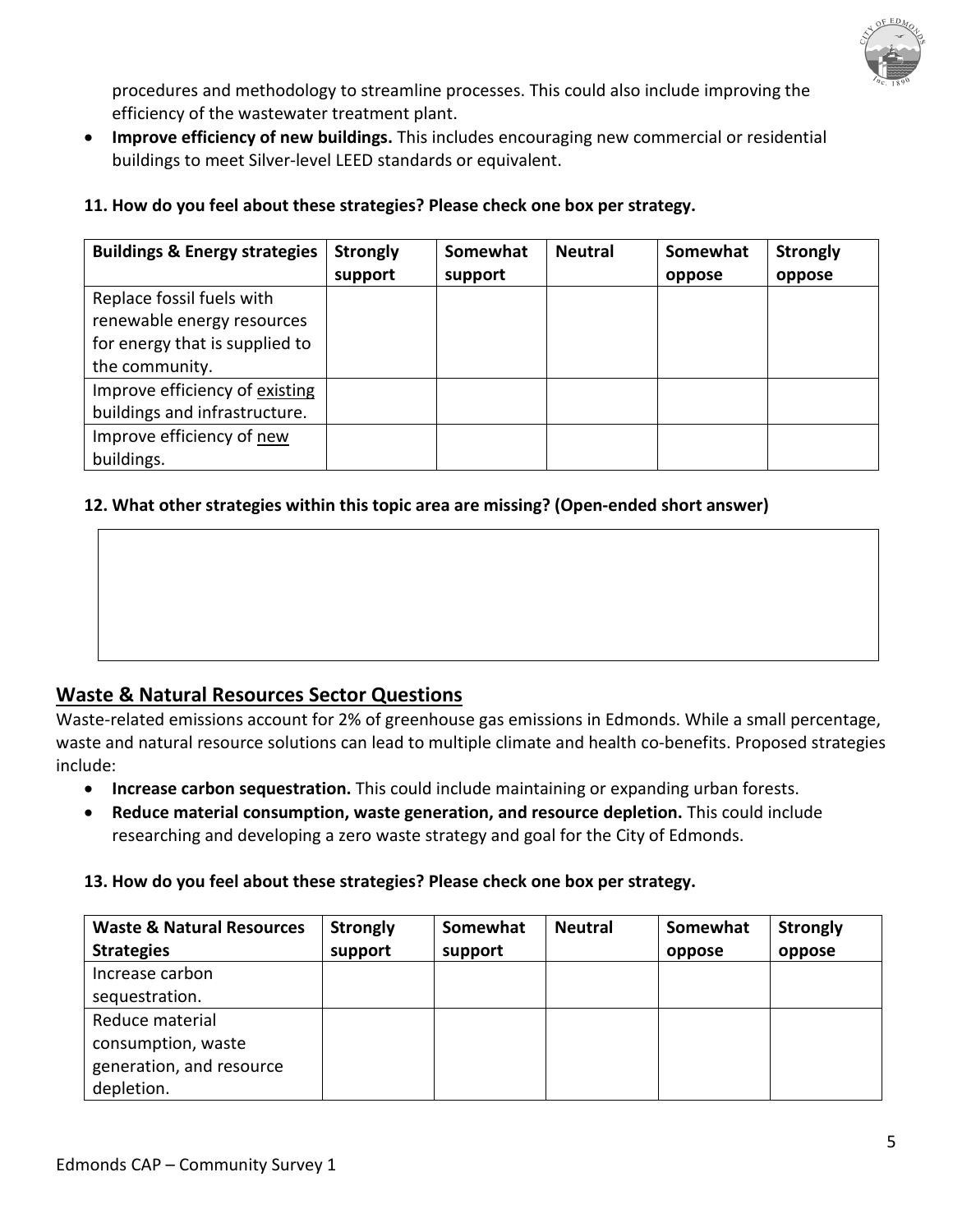

#### **14. What other strategies within this topic area are missing? (Open-ended short answer)**

#### **All Proposed Strategies**

**15. Please rank how important it is to you for the Edmonds CAP to address the proposed topic areas. Check one box per strategy.** 

|                               | <b>Very</b><br>important | Somewhat<br>important | <b>Neutral</b> | <b>Not</b><br>important | <b>Not</b><br>important<br>at all |
|-------------------------------|--------------------------|-----------------------|----------------|-------------------------|-----------------------------------|
| Transportation                |                          |                       |                |                         |                                   |
| <b>Buildings &amp; Energy</b> |                          |                       |                |                         |                                   |
| Waste & Natural Resources     |                          |                       |                |                         |                                   |

#### **16. Are there any topic areas missing?**

## **Barriers and Challenges**

Help us identify potential barriers and challenges in implementing the CAP strategies at the City and personal level.

- **17. What do you think is the biggest source of urgency and barrier for implementing the strategies in the Edmonds CAP? (Multiple choice)**
- **Time, scale, and motivation** –is hard to be motivated now to take actions to avoid consequences that are far in the future
- **Cost or Resources** Edmonds has many competing demands for the City to prioritize
- **Level of care and interest** There is not enough interest in the Edmonds community for taking action on climate issues.
- **Outside forces** Meaningful action must be at a larger scale. Any action done by the City and its residents is small, it will not make a noticeable difference.
- $\Box$  Other: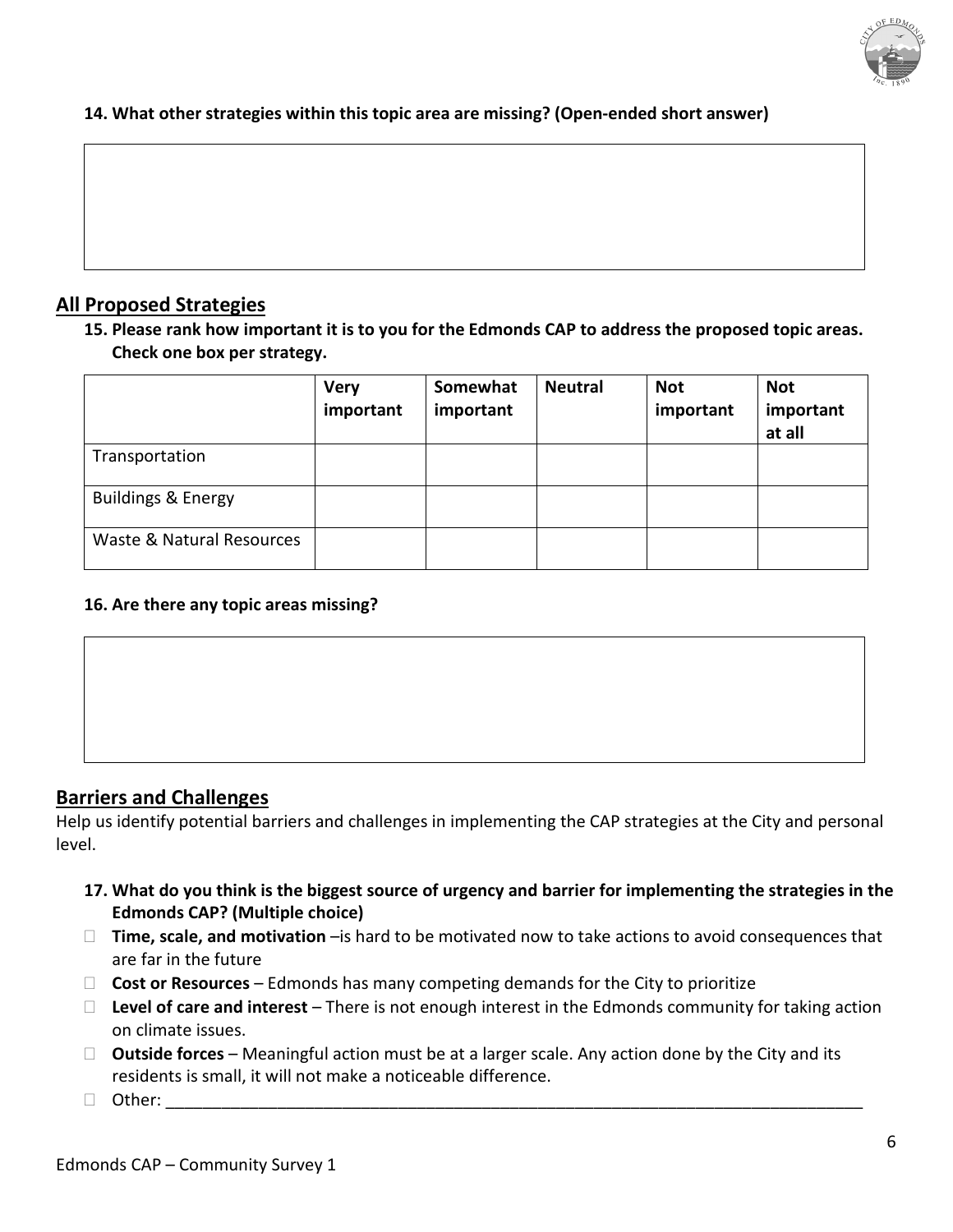

### **18. Personally, what are some barriers that might prevent you from taking climate action? (Select all that apply)**

- **Time commitment** I do not have enough time to think about climate change.
- □ **Cost or Resources** I have other competing economic demands in my life that are more important to me and my family.
- **Realizing benefits** I don't plan to live in my current home long enough to recover the costs of making changes to my home to reduce its carbon footprint. OR I live in and apartment and cannot make the types of changes that are needed to reduce my carbon footprint.
- **Level of care and interest** I do not think there is enough of a crisis that I personally need to do anything to reduce the risks of climate change.
- **Outside forces** I feel that the changes need to be at larger scale than what I can do as an individualnothing I do will make any difference.
- Other: \_\_\_\_\_\_\_\_\_\_\_\_\_\_\_\_\_\_\_\_\_\_\_\_\_\_\_\_\_\_\_\_\_\_\_\_\_\_\_\_\_\_\_\_\_\_\_\_\_\_\_\_\_\_\_\_\_\_\_\_\_\_\_\_\_\_\_\_\_\_\_\_\_\_\_\_

## **Personal Actions and Behaviors Questions**

In addition to City-led climate actions, it will be important for the whole Edmonds community to eventually adopt climate-friendly behaviors. Even with all proposed strategies, the City of Edmonds will be unable to meet our 2050 goals. The questions below help us determine what actions Edmonds' residents are currently doing as well as new areas for the City to support its community and residents.

- **19. Individual action can make a difference when we are thinking about climate change. Below are some actions individuals take. What do you already do? (Check all that apply)**
- $\Box$  Combine trips in my car or carpool with others at least once a week.
- $\Box$  Take public transit, walk, or ride a bike to a destination at least once a week.
- $\Box$  Drive a vehicle that gets more than 30 MPG in the city.
- $\Box$  Purchase or drive an all-electric or zeroemissions vehicle.
- $\Box$  Save energy at home and work by turning off lights and water, using energy-saving light bulbs, etc.
- $\Box$  Invest in home energy improvements, such as installing insulation and efficient windows, heating, and/or appliances.
- $\Box$  Participate in a renewable energy program through my local utility.
- $\Box$  Invest in solar panels for my home or business.
- $\Box$  Shop at local businesses, in bulk, and/or at re-use or thrift stores.
- $\Box$  Wash my laundry in cold water.
- $\Box$  Air or line dry my laundry.
- $\Box$  Eat less meat and more vegetable protein.
- $\Box$  Buy locally produced food and/or products.
- $\Box$  Use reusable and compostable containers and beverages bottles or bring my own.
- $\Box$  Regularly recycle.
- $\Box$  Regularly compost.
- $\Box$  Other (please specify)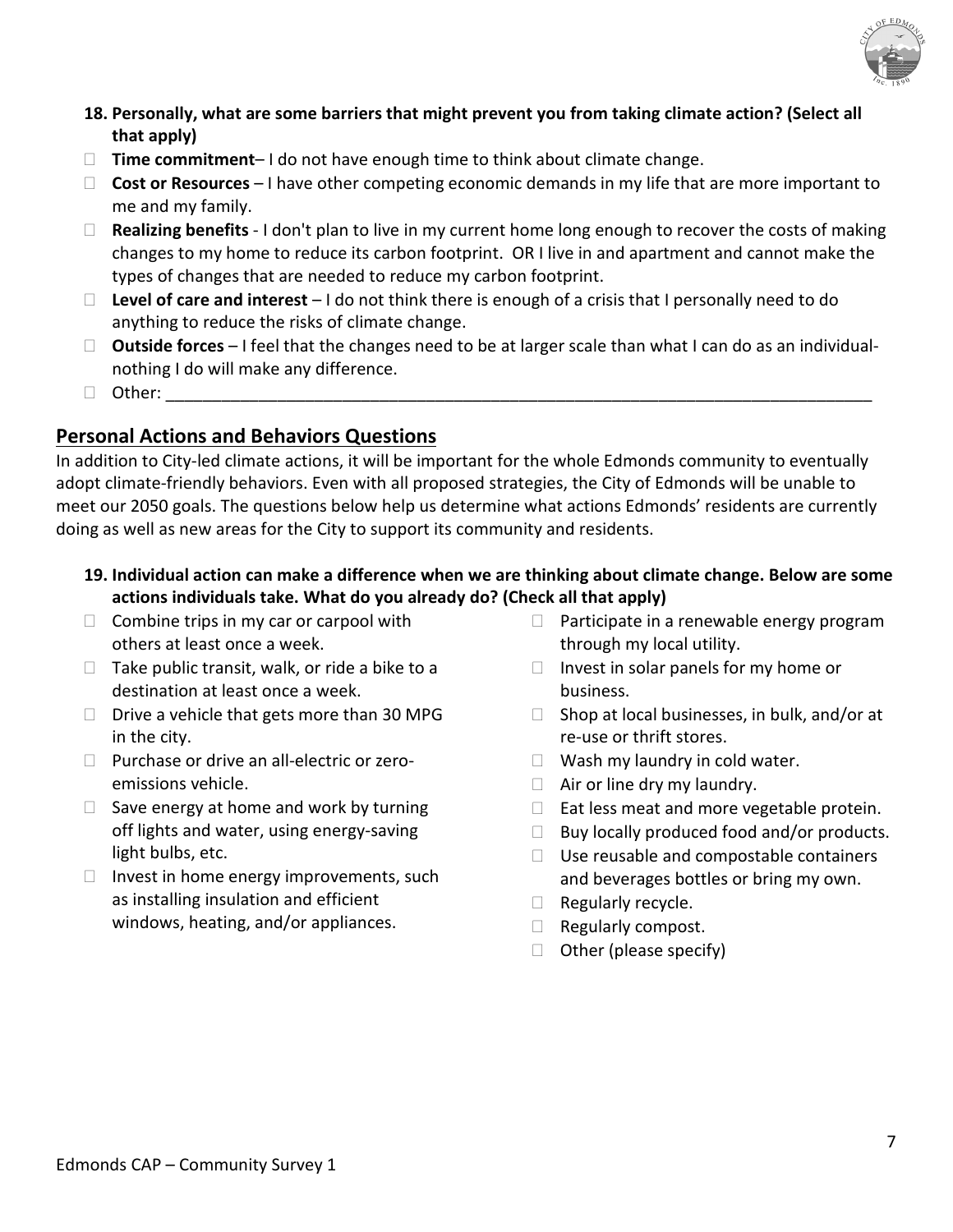

#### **20. What would you be interested in doing that you are not currently doing? (Check all that apply)**

- $\Box$  Combine trips in my car or carpool with others at least once a week.
- $\Box$  Take public transit, walk, or ride a bike to a destination at least once a week.
- $\Box$  Drive a vehicle that gets more than 30 MPG in the city.
- $\Box$  Purchase or drive an all-electric or zeroemissions vehicle.
- $\Box$  Save energy at home and work by turning off lights and water, using energy-saving light bulbs, etc.
- $\Box$  Invest in home energy improvements, such as installing insulation and efficient windows, heating, and/or appliances.
- $\Box$  Participate in a renewable energy program through my local utility.
- $\Box$  Invest in solar panels for my home or business.
- $\Box$  Shop at local businesses, in bulk, and/or at re-use or thrift stores.
- $\Box$  Wash my laundry in cold water.
- $\Box$  Air or line dry my laundry.
- $\Box$  Eat less meat and more vegetable protein.
- $\Box$  Buy locally produced food and/or products.
- $\Box$  Use reusable and compostable containers and beverages bottles or bring my own.
- $\Box$  Regularly recycle.
- $\Box$  Regularly compost.
- $\Box$  Other (please specify)

#### **21. Do you have any other comments, concerns, or questions about the Edmonds Climate Action Plan update?**